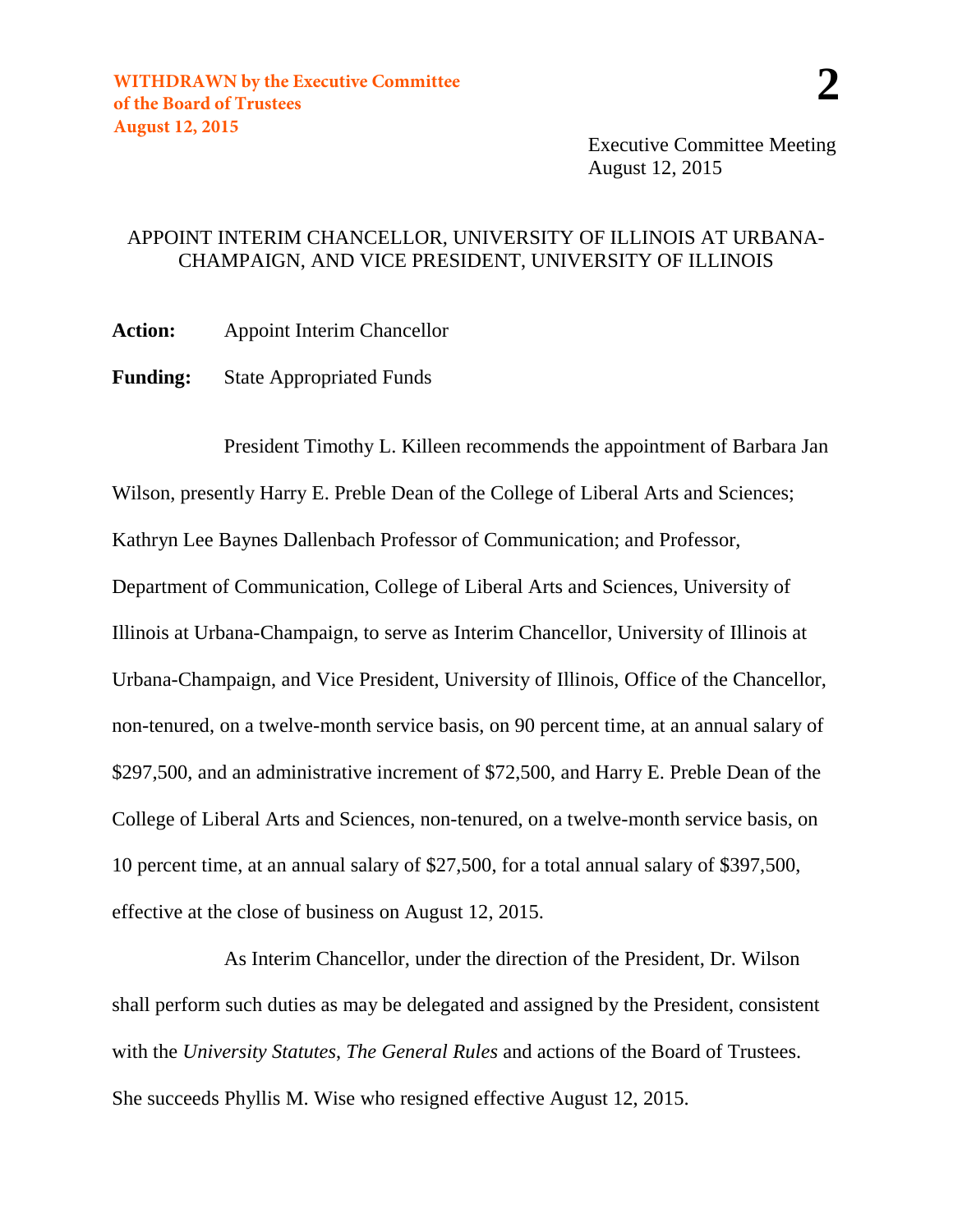Dr. Wilson will continue to hold the position until a permanent chancellor is named and prepared to assume responsibilities, following a national search.

In addition, she will continue to hold the rank of Kathryn Lee Baynes Dallenbach Professor of Communication; and Professor, Department of Communication, College of Liberal Arts and Sciences, University of Illinois at Urbana-Champaign, effective August 16, 2015.

The Board action recommended in this item complies in all material respects with applicable State and federal laws, University of Illinois *Statutes*, *The General Rules Concerning University Organization and Procedure*, and Board of Trustees policies and directives.

The President of the University seeks your approval.